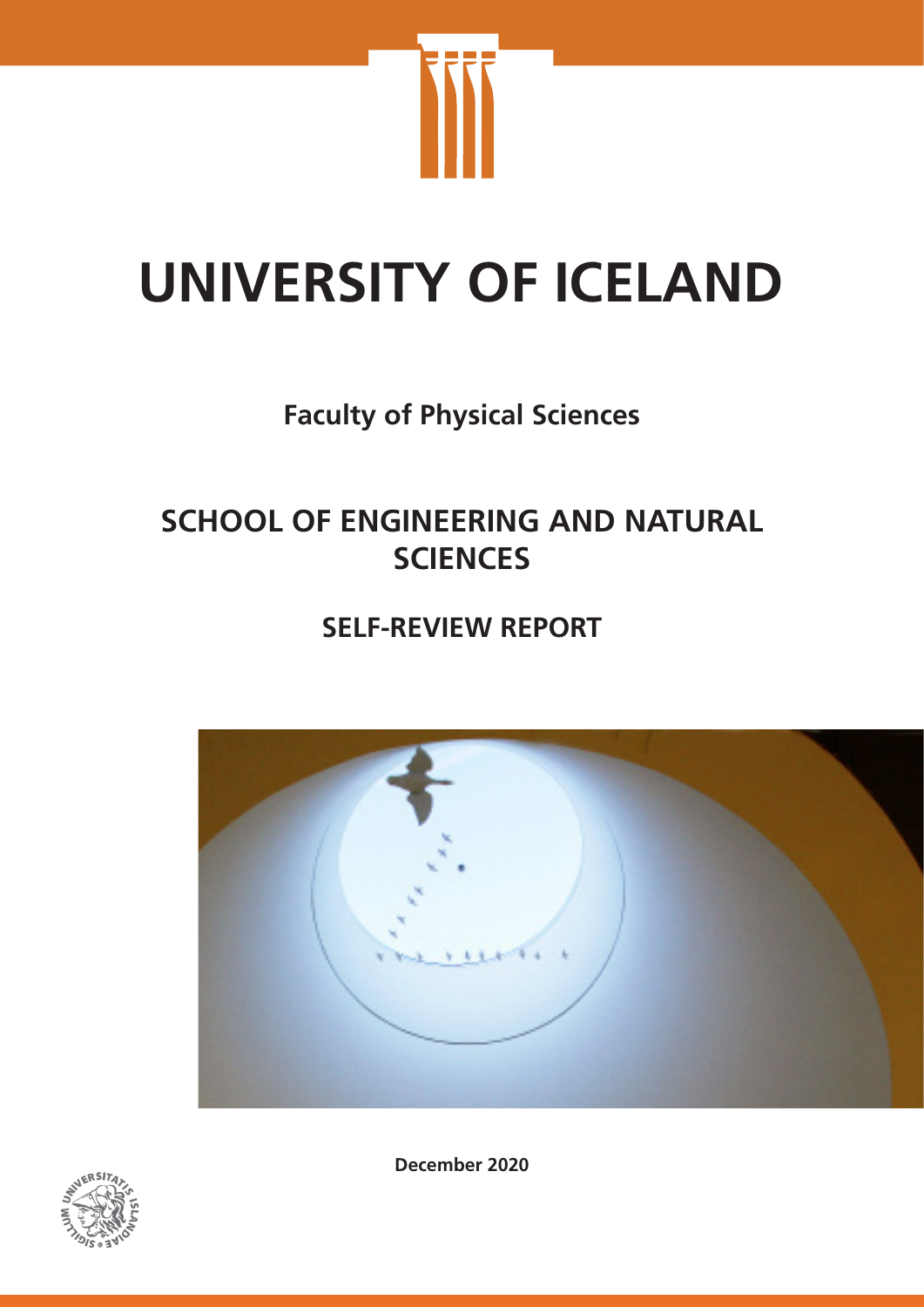

# **UNIVERSITY OF ICELAND**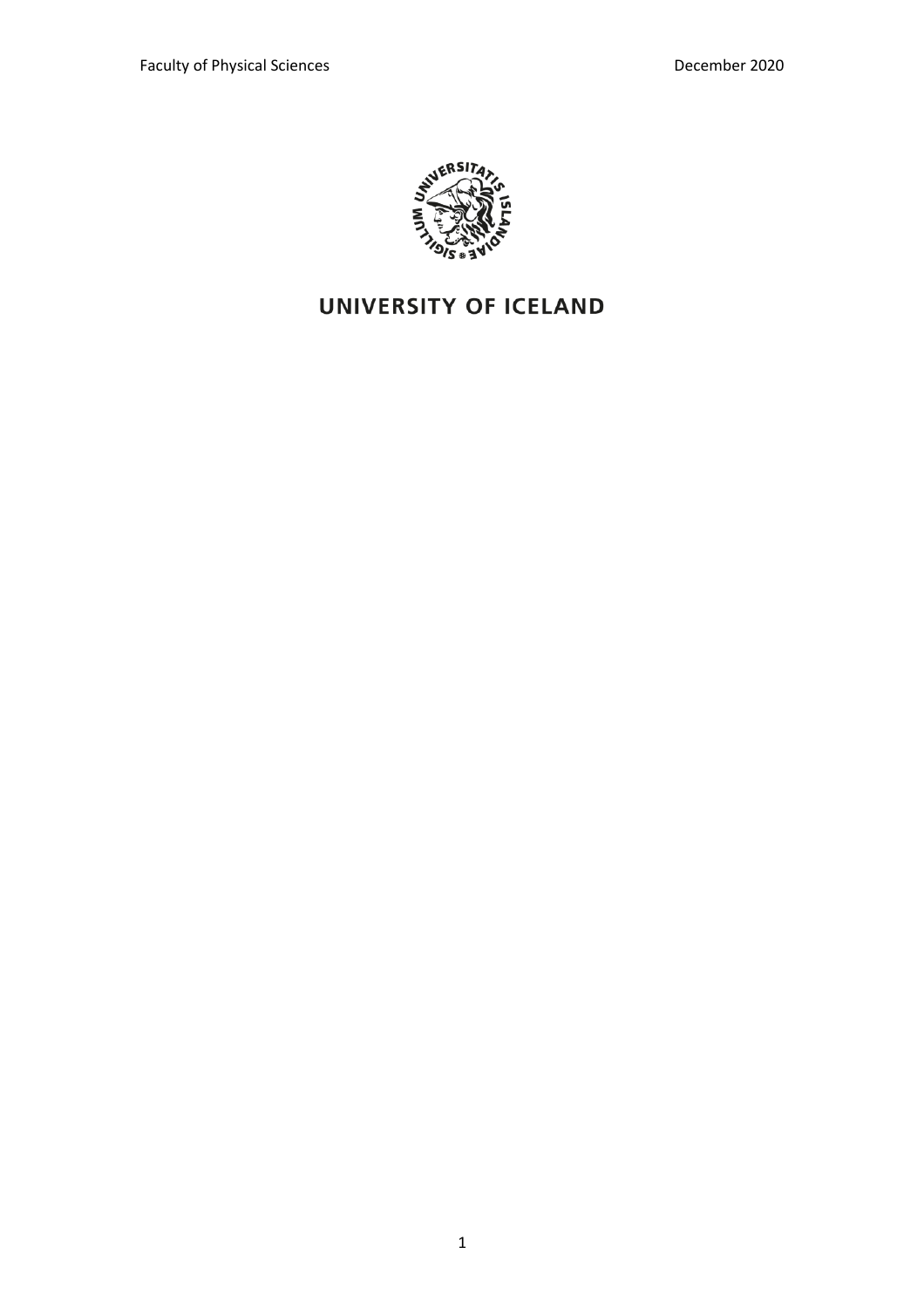## **Introduction**

In accordance with the Icelandic Quality Enhancement Framework at the University level in Iceland and the University of Iceland's Guidelines for the organization, schedule and process of institution-led review of faculties and interdisciplinary programs, the Faculty of Physical Sciences (the Faculty) at the School of Engineering and Natural Sciences (the School) at the University of Iceland (the University), carried out self-evaluation during the spring and fall semester of 2020. The results are presented in this report.

A self-evaluation committee was established in January 2020:

- 1. Prof. Dr. Oddur Ingólfsson, Head of the Faculty of Physical Sciences
- 2. Prof. Dr. Zophonías Oddur Jónsson, Chair of the Department of Biochemistry and Molecular Biology
- 3. Prof. Dr. Krishna Kumar Damodaran, Chair of the Department of Chemistry
- 4. Prof. Dr. Páll Jakobsson, Chair of the Department of Physics
- 5. Prof. Dr. Sigurður Freyr Hafstein, Chair of the Department of Mathematics
- 6. Dr. Sigríður Jónsdóttir, Chair of the Division of Chemistry at the Institute of Physical Sciences
- 7. Prof. Dr. Gunnar Stefánsson, Chair of the Division of Mathematics at the Institute of Physical Sciences
- 8. Prof. Dr. Snorri Þorgeir Ingvarsson, Chair of the Division of Physics at the Institute of Physical Sciences
- 9. Hjördís Lára Baldvinsdóttir, Bachelor Student in Applied Mathematics
- 10. Elías Snorrason, Masters Student in Physics
- 11. Dr. Helga Dögg Flosadóttir, Chief Research Officer at Atmonia
- 12. Íris Davíðsdóttir, Managing director of the Institute of Physical Sciences

Further input was provided by the faculties working group for promotion of master's degree study programmes within the faculty: Prof. Dr. Jesus Zavala Franco, Department of Physics; Prof. Dr. Krishna Kumar Damodaran, Department of Chemistry; Prof. Dr. Valentina Giangreco M Puletti, Department of Mathematics

Input was further provided by two (Student Focus Groups, one at the undergraduate level and one at the graduate level. These were led by the respective student representatives on the self-review committee. The feedback from these groups was given directly through the student's representatives in the review committee and through a questionnaire-based assessment conducted by the Universities Social Science Research Institute. Outcome of student and employees' satisfactory surveys was also provided by the Social Science Research Institute. Core statistics and documented measurable on the performance of the faculty were provided by the University's Division for Quality Management with the template for this report. These were reviewed by the Support Services of the School of Engineering and Natural Sciences and corrected as needed.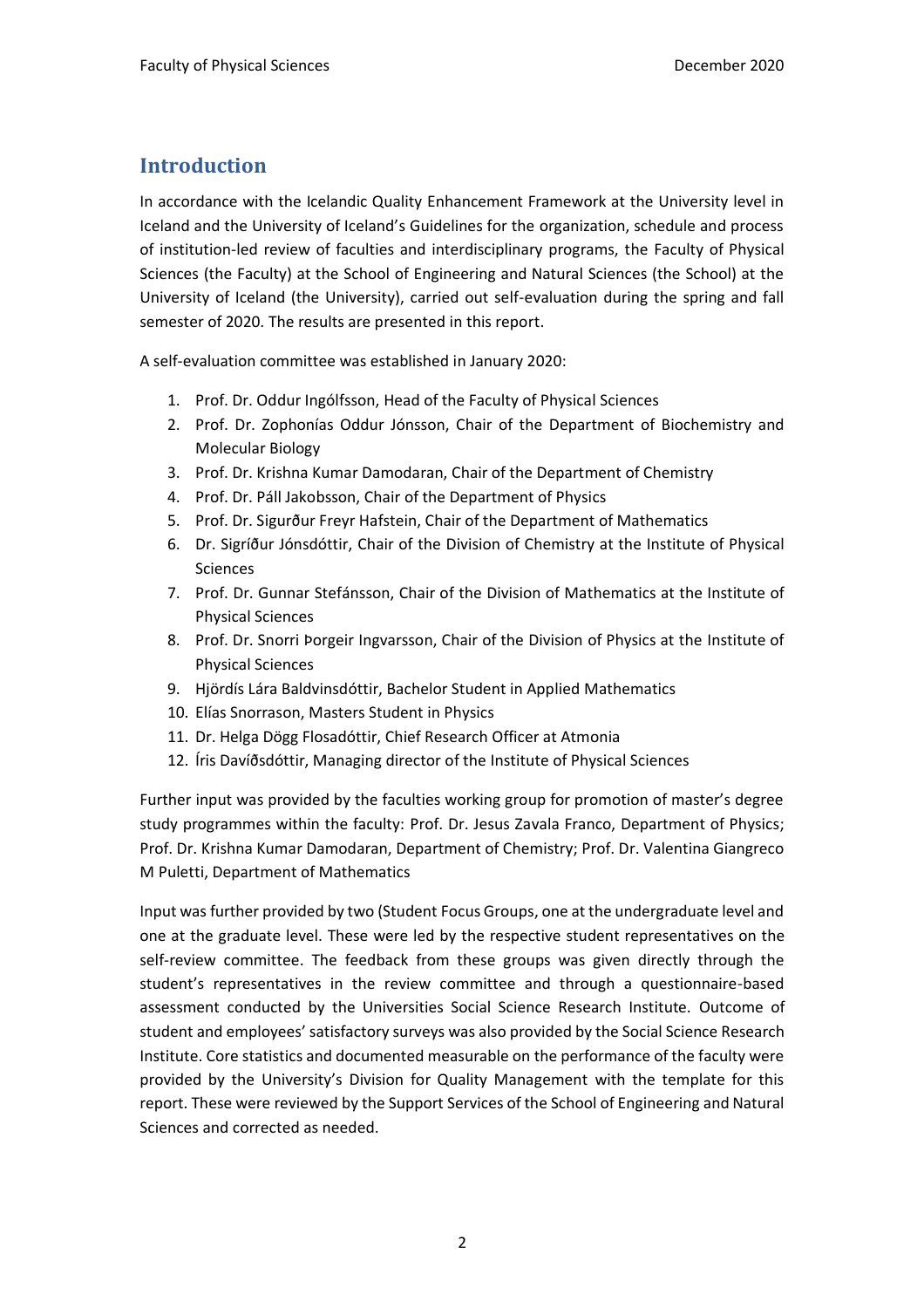Further information and assessments were sourced as needed, mainly from the Support Services of the School of Engineering and Natural Sciences.

The focus of this report is on the teaching aspects of the faculty, and it composes available numbers and statistics on the main performance measurables and on the Faculties characteristics and composition. We further provide in this report students views on the faculty, through the focus groups, the surveys and from the student organizations. The committee, including the external representative, met weekly or as deemed necessary. In these meetings committee members provided further input and reviewed individual parts of the report. Several meetings were also held with the working group for promotion of master's degree study programmes, which participated actively in writing the masters programme section. Individuals from the Support Services of the Schools joined the committee meetings as deemed beneficiary.

This material was remotely reviewed by the international experts on October 20 – 24, 2020 and met on-line with the Committee members. These were:

- 1. David Pyle, Professor of Earth Sciences at the University of Oxford (UK)
- 2. Nigel Mason, Professor of Molecular Physics at the University of Kent (UK)
- 3. Outi Savolainen, Professor Emerita of Ecology and Genetics at Oulu University (Finland)

## **Faculty Characteristics**

The Faculty of Physical Sciences is the only educational institution in Iceland that offers higher education in the fields of Physics, Chemistry and Biochemistry, and Mathematics, where it offers programs at the bachelor, masters and doctoral level.

The Faculty is composed of four departments: The Department of Chemistry, the Department of Mathematics, the Department of Physics and the Department of Biochemistry and Molecular Biology. Each Department offers several study programs at the bachelor, masters and PhD level (Appendix 1, Table 1). The Faculty also participates in a master's level study program jointly run by the School of Health Science, with shared contributions from the Department of Chemistry, the Department of Biology and the Department of Pharmaceutical Sciences and in collaboration with the biopharmaceutical company Alvotech.

There are four main characteristics that set the Faculty of Physical Sciences apart from other faculties within the School of Engendering and Natural Sciences, and in general from other faculties within the University of Iceland. One is the proportionally large amount of service teaching (teaching students from other faculties) as compared to teaching of own students. Another is a strong history of research activities within the Faculty that are at large conducted within the Science Institute of the University of Iceland, which is an autonomous research institute with a separate financial number in the state´s budget. The third is that it houses the Department of Biochemistry and Molecular Biology, which teachers, finances and students are split between the Faculty of Physical Sciences and the Faculty of Life and Environmental Sciences. Further, practical laboratory courses build a significant fraction of the teaching load requiring many sessional teachers to be recruited each semester (see Appendix 1, Table 2).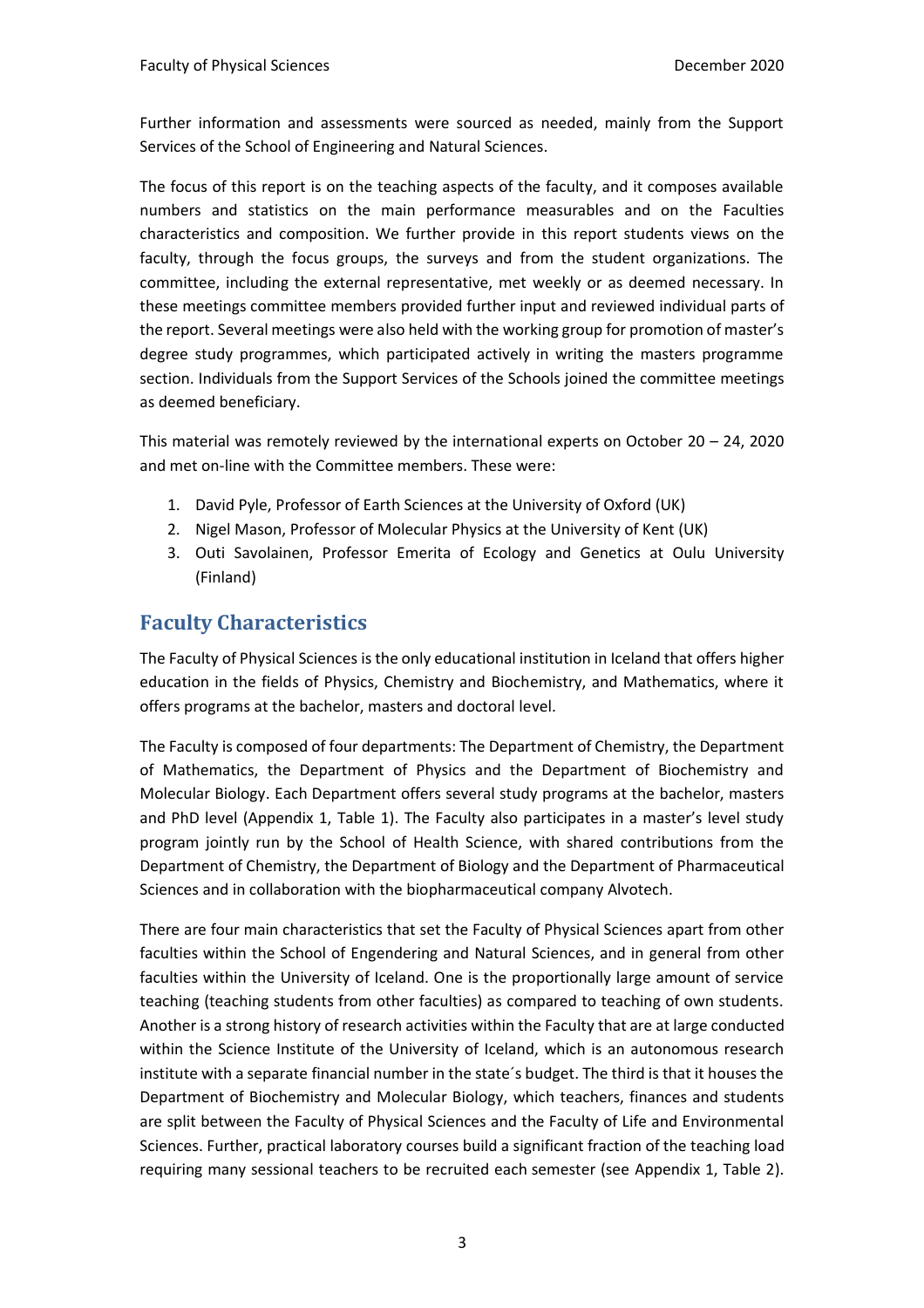These characteristics broadly define the Faculty's management structure and its finances, which in turn set the framework for the study programs, teaching approaches and student services.

Research within the Faculty is under the umbrella of the Institute for Physical Sciences, which is one of two institutes within the Science Institute, the other one being the Institute of Earth Sciences. The Institute of Physical Sciences has three divisions, the Division of Chemistry, the Division of Mathematics and the Division of Physics. The Head of the Faculty of Physical Sciences is also by default the Chair of the Board of the Institute of Physical Sciences. Faculty meetings have the governing mandate in all major decisions regarding policies, management and execution as set out in, and agreed upon, on a Faculty meeting on the 19<sup>th</sup> of September 2017. Faculty Meetings are run in accordance with articles 17 and 18 of Regulation 569/2009.

In October 2020 the Faculty of Physical Sciences counted 39 academic staff members (37.38 full time equivalent, FTE) and three technicians, dedicated to organization and maintenance of schedules, facilities and instrumentation for laboratory courses (Appendix 1, Table 2). From the 39 academic staff members only four are female, two full professor, one associate professor and one adjunct. Two belong to the Department of Mathematics and two to the Department of Chemistry. No female academic staff is employed in the Department of Physics. From the permanent staff, 31 are at the full professor level and six at the associate professor level. In 2018 the number of sessional teachers was 144 (18.4 FTE), of which 110 were male and 34 female.

The number of students and their progress is summarized in Appendix 1, Table 3. There is in general a significant drop out rate (20-50%) during the first year of undergraduate study while most of the students entering the second year do complete their BS degree.. On 20 October 2020 the total number of students registered in the Faculty was 396, thereof 334 undergraduate students, 14 master students, and 48 PhD students.

## **Summary and Main Conclusions for the Faculty**

#### Lessons learned from QEF1

The first self-review of the Faculty within the Quality Enhancement Framework (QEF1) was conducted in spring 2014 and the results were published in the respective self-review report in June 2014. In the Report fifty-two (52) points, suited to improve the performance of the Faculty were explicitly identified and means to address them were discussed.

As of May 2017, no progress was recognized with respect to eleven of the fifty-two recommendations set forth in the self-evaluation report. From these, six were recommendations that can only be addressed at the University level; three these required changes to the Universities model for revenues and expenses or its presentation to the public (transparency) and three required significant input at University level to improve or renew the faculty's housing, lecture halls and research infrastructure. Four of the eleven recommendations, where no progress was recognized, directly addressed the teaching approach in large classes. Specifically, these aimed at better services for the students, both from the Faculty of Physical Sciences and those from other faculties. The execution of these recommendations in all cases required the allocation of additional resources to the Faculty.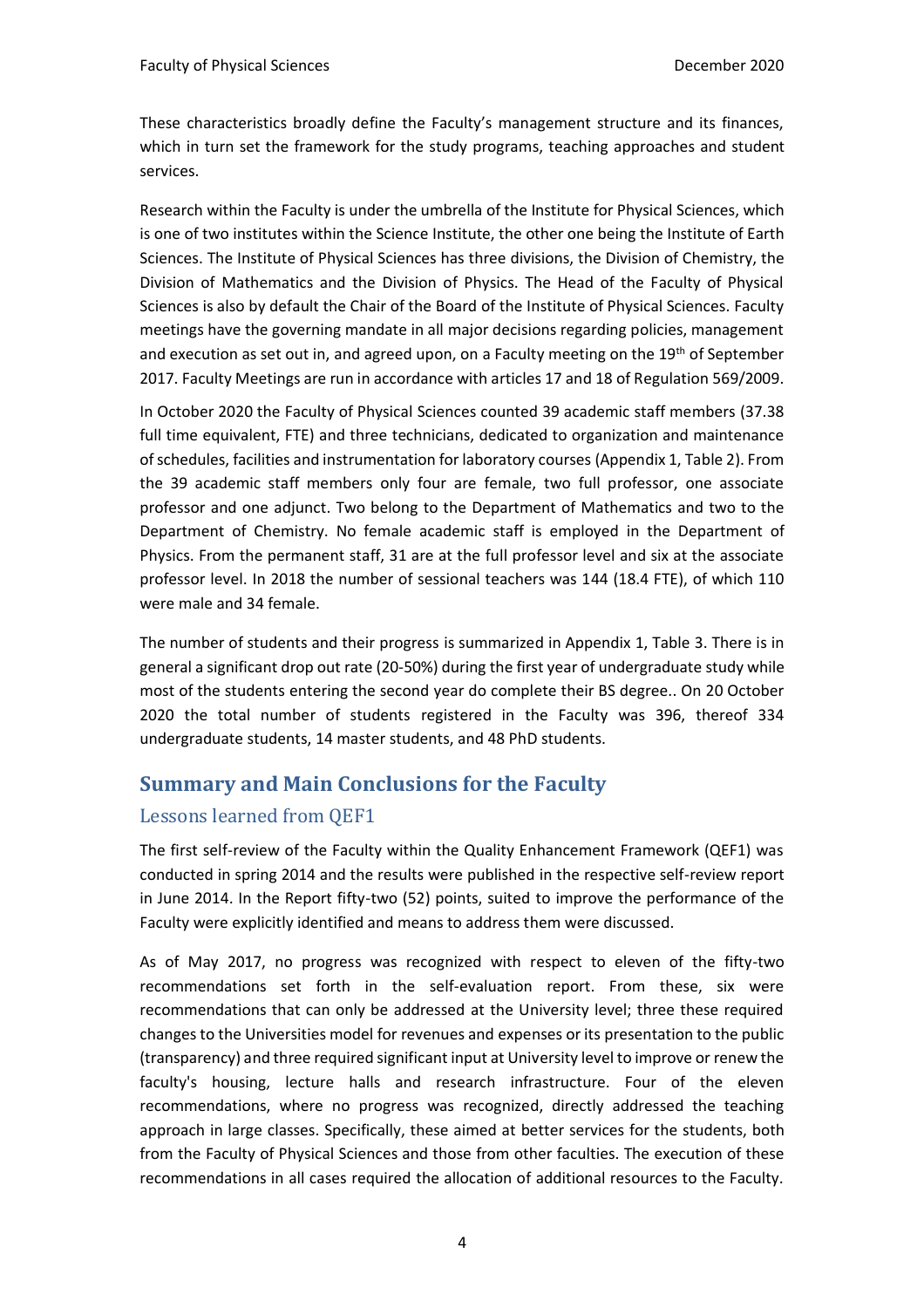These were not provided, and moreover, the Faculty faced significant budget restrictions in 2017 forcing it to pull back from steps that had been taken to address these recommendations. Finally, one of these eleven recommendations is Faculty internal and does not require additional funding. The status of this recommendation will be reviewed in the current self-evaluation process and carried on if deemed necessary.

In the meantime, however, steps have been taken at the University level that partly address the concerns brought forward in the recommendations regarding the Universities model for revenues and expenses. These are small steps, but in the right direction. Steps are also being taken at the level of the University, the Science Institute and the School with respect to the faculty's housing, lecture halls and research infrastructure. Finally, additional resources have been put into addressing the Faculties concerns with regards to teaching approaches in large first year classes. This is a concerted effort with participation of all faculties that have students in these curses and first results of the measures taken are very promising.

As of May 2017, twenty of the fifty-two engagements recommended in the 2014 self-review report were reported to be in progress. A large fraction of these is "on-going" by nature, that is, they require continuous awareness and response to changes rather than completion. The remaining nineteen of the fifty-two actions recommended in the 2014 self-review report were reported to be completed.

#### Teaching and Learning

The quality of teaching is monitored on-going through the mid-term student surveys and the respective surveys at the end of each semester. Individual teachers are obliged to discuss the results of the midterm evaluations with the students and try to address problems if appropriate. The Head of Faculty and the chairs of the departments review these. If a course's or teacher´s outcome compares badly with the average over the University or the Faculty the Chair of the department together with the respective teacher analyse the surveys outcome together and try to identify and address the problems at hand. The experience within the Faculty is however that direct reviewing of programmes and courses in dialogue with the students and curriculum mapping with active participation of the students are much better tools to assure high quality of courses and programmes.

Accordingly, a scheduled dialogue with student's representatives from each department has been put on the Action Plan. Curriculum mapping is a larger and more resource demanding undertaking, but we have put on the Action Plan to formulate a curriculum-mapping plan for all departments and follow that through. Also, there are flaws here and there in the presentation of courses in the University's course catalogue and learning outcomes are not always presented in accordance with the current University's format. This will be addressed in collaboration with the Schools student services. Further, a complete revision of the presentation of the MS programmes must be undertaken and a focused effort must be given to establish support at the Schools and University level to enable the Faculty to establish MS programmes of acceptable standards. Possible paths to do this are discussed in the section about the MS programmes. Finally, several Actions that have emerged from the student's input to this report are also planned.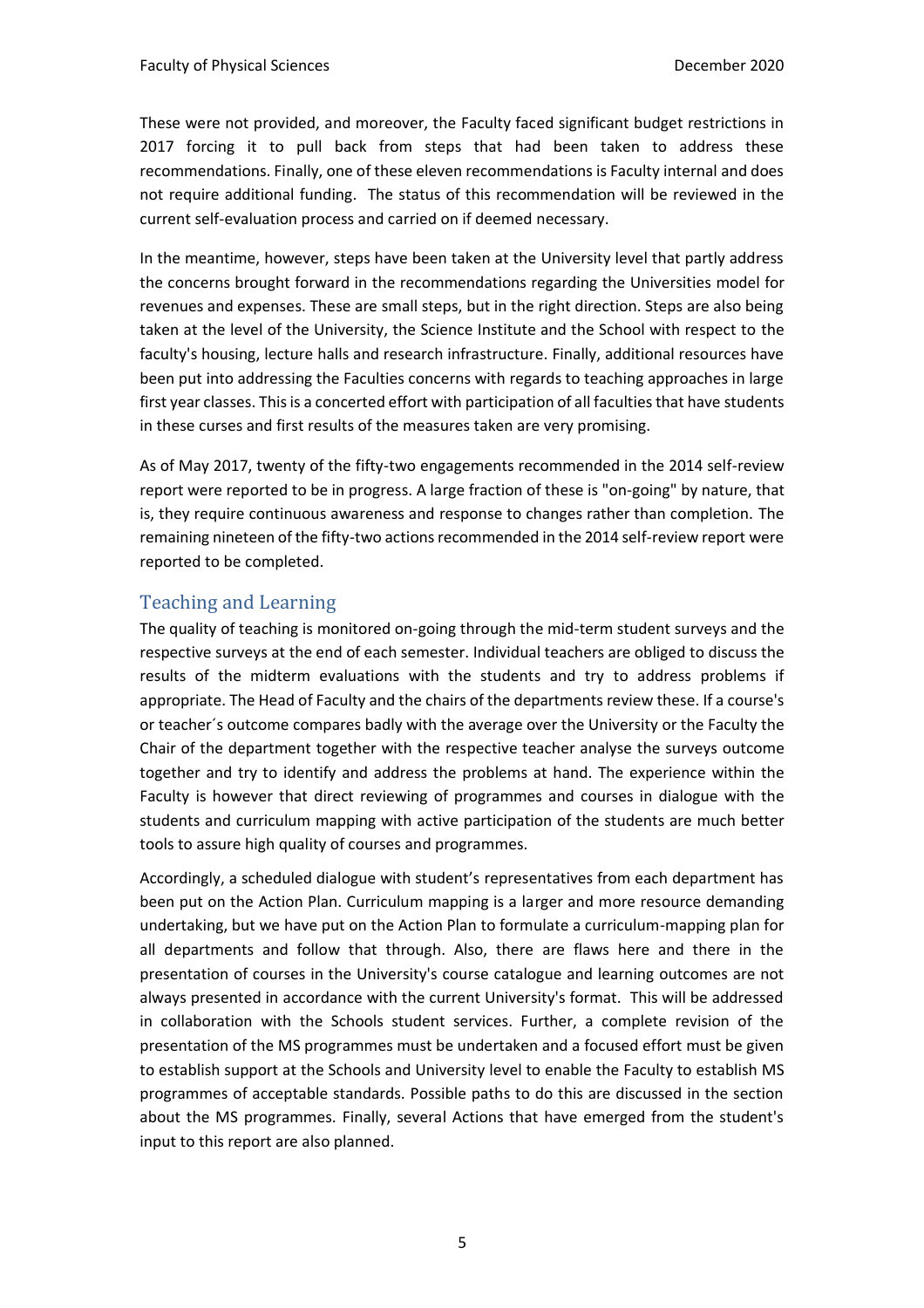#### Management of Research

The Faculty of Physical Sciences is research oriented and is strongly intertwined with the Institute for Physical Sciences, one of the two sub-Institutes of the Science Institute. The Science Institute carries out the management of research within the Faculty and of study programmes that are purely research based. An account on the research activities within the Science Institute, its organizational structure and finances are published annually in its Annual report. There is also significant synergy between the management structure of the Science Institute and the School and it is in the interest of the Faculty to strengthen this synergy: Already significant steps have been taken in mutual use of resources and it is on the Action Plan resulting from this review that the Faculty steps in to be instrumental in the establishment of a contractual agreement between both parties on the arrangement of the current collaboration.

Though excellence in research is one of the two main criteria considered when new staff is recruited, the fulfilment of the teaching obligations of the Faculty is the most important criteria. This is not mutually exclusive, on the contrary, it naturally dictates to a certain extent the research areas where the current academic staff of the Faculty is active. The Faculty does not intervene with the field of research its staff chooses to pursue, but there are naturally wishes within the faculty to expand its capacities to certain fields and to strengthen its stand in others. A formal research strategy has not been published by the Faculty but is being prepared for publication and the completion of that document is on the list of Actions Planned in conjunction with this review.

External research support to the Faculty is predominantly through grants acquired by individual researchers. Though research output and success in grant attainment builds a significant part of the Universities financial distribution model no significant, direct support for research comes from the University, except for matching funds provided for successful applications for expensive research instruments to the Icelandic Infrastructure Fund. However, the Science Institute provides the Faculty with most of its research infrastructure and secures a certain consistency in resources.

In general, the research within the Faculty is of high standard and does not lag behind what is considered international standards in the respective fields. This is evident from the large extent of long-standing international collaborations, comparatively high success rates with grant applications, highly cited individuals within the Faculty and significant output of publications in highly cited international journals and significant number in top ranking journals in the respective fields (Appendix 1, Table 4). This is also reflected in the ranking of the University of Iceland in 400-500 according to Times Higher Education list. And the ranking of the Faculty among the 201-250 highest ranking universities in the world in the field of physical sciences according to Times higher University ranking by subject.

#### Main conclusions

The Bachelor level programmes within the Faculty of Physical Sciences are at large of good quality, adequately preparing the respective students for further education or employment in the respective fields. However, currently the number of faculty staff is at the absolute minimum required to maintain quality, and most bachelor level programmes within the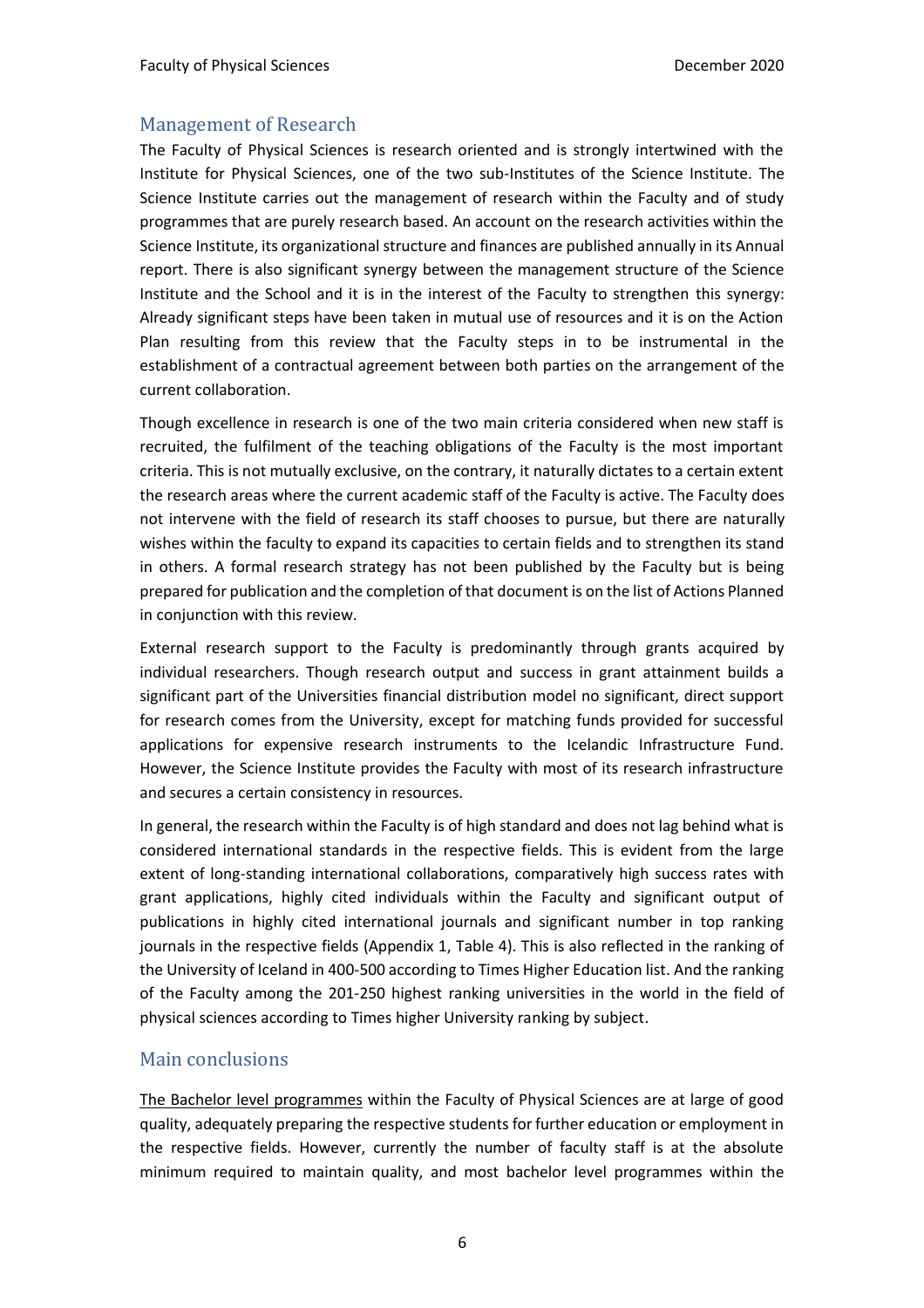faculty would benefit from being able to offer more separate courses for their own students and more elective courses at the BS level.

The Master's level programmes within the Faculty of Physical Sciences are largely of poor quality with respect to available, scheduled courses offered. The research projects within the master's level programmes, on the other hand, are generally of good quality. The lack of available master's level courses is currently mainly solved by ad hoc, individual reading courses, including scheduled 15 ECTS master's courses on a topic decided by the thesis supervisor. Courses taken at other Departments, Faculties or Schools within the University are also often used to fill up to the required ECTS units. A part of these courses is often on the bachelor's level. Finally, students may also take one semester or a year at a university abroad to fulfil the requirements for absolved ECTS units from courses.

The PhD programmes within the Faculty of Physical Sciences are generally of good quality, providing research projects meeting international standards. The graduation numbers in Chemistry and Physics are high in comparison to other departments within the University and the duration of PhD projects within the Faculty are generally not longer than 4 years.

The management of the Faculty was found to be, to the largest extent, functional and the management structure was found to be adequate. Reorganizations within the Science Institute aiming at better synergy with the School at the administrative level have proven their value. None the less, points for potential improvements were identified and recommendations were formulated to address these, some of which are already ongoing.

The main recommendations resulting from this self-review process are listed here below and a complete list and a detailed action plan is presented in Appendix 2.

- All learning outcomes as presented for individual study programmes and courses published in the Faculty's course catalogue must be reviewed and re-defined and revised as necessary.
- A curricular mapping (hrísltafla) should be carried out for all study programmes, with the focus on coordination of learning outcomes across courses and study programmes.
- A system must be put in place to assure for regular revision of learning outcomes for individual study programmes and courses, the reflection of these revisions in the respective curricular maps and review of these at the Faculty level.
- A work group should be established to analyse the master's programs within the faculty, outline an ideal structure for such programs and identify possible routes to stepwise establish these. Specifically, such a work group should analyse the resources needed and propose viable routes to stepwise secure these. Further, such work group should prepare material to be presented at the University or governmental level. An informal working group has been in place for about a year. The mandate must be strengthened and the scope, the timeline and dissemination plan must be put in place.
- Teaching approaches and the general management of large first year courses that gather students from other Faculties should be reviewed together with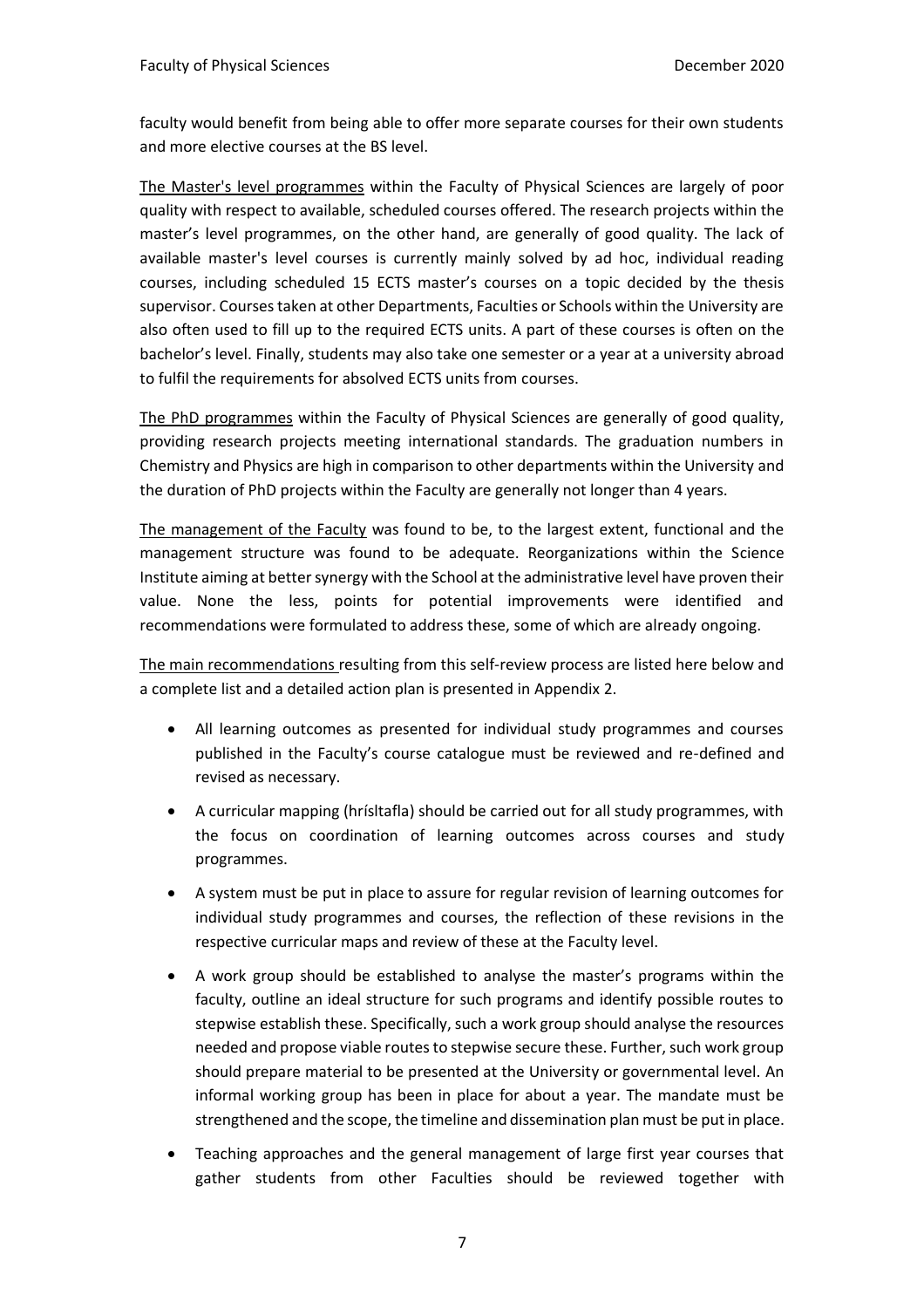representatives from the respective Faculties. This should be done to better serve the different needs and to better suit the preparation level of first year students. In this context it is important that the responsibility is shared, and routes should be sought to actively involve teachers from other Faculties in such courses where that is deemed beneficiary. This has already been done within the school for the first-year physics course with good results and is currently being expanded to Mathematical Analysis I. The recommendation is to establish a similar dialog for other courses and with other Schools that that have students taking first year courses within the Faculty of Physical Sciences.

With respect to the management of the Faculty, the review group recommends that instruments are put in place to assure for more effective dissemination of information to all Faculty members.

#### Follow-up Processes

The implementation of the Action Plan will be a standing item at Faculty Meetings. It will be reviewed formally every year at a Faculty Meeting and the upcoming year's actions prioritized and adjusted based on experience.

The Faculty Head reports formally to the School Dean on the status of the implementation and plans for the next year, together with other relevant QA matters no later than 1 December and this will be followed up by the School Board. The School Dean will subsequently make use of this report in a status report for all Faculties in the School, which will be submitted to the Quality Committee no later than 15 January. The Quality Committee writes a short report to the Rector no later than 1 February, which will subsequently be discussed in a meeting between the Chair of the Quality Committee, the Director of Quality Management and Rector, Vice-Rectors, Deans of Schools and the Managing Director of the Central Administration.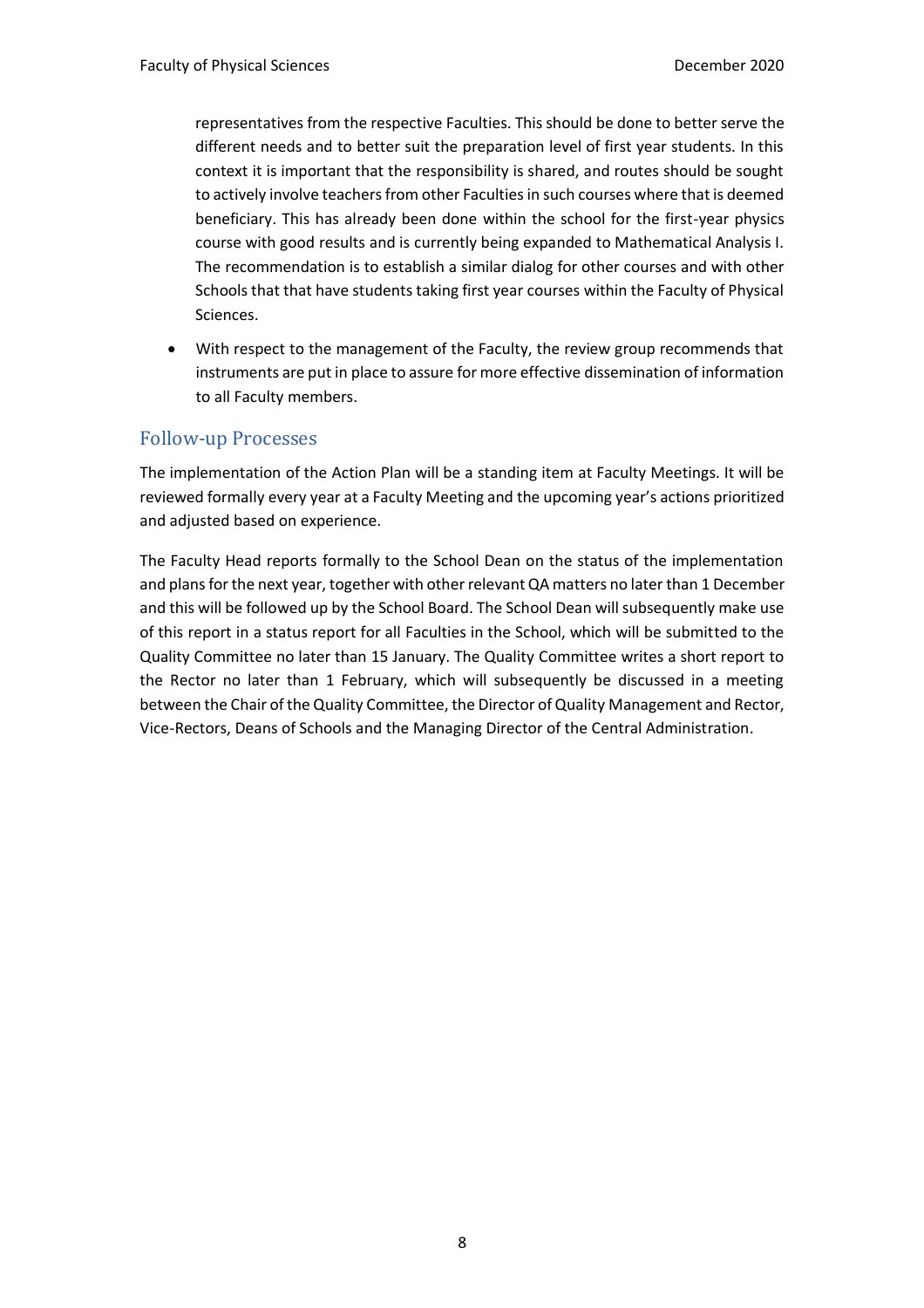## **Appendix 1. Key Figures.**

### **Table 1. Overview of present Study Programmes within the Faculty**

| <b>Name of Study Programme</b>                                       | Cycle <sup>1</sup> | <b>Degree</b> | <b>Credits (ECTS)</b> |
|----------------------------------------------------------------------|--------------------|---------------|-----------------------|
| <b>Department of Chemistry</b>                                       |                    |               |                       |
| EFN231 Chemistry                                                     | $1.2\,$            | BS.           | 180                   |
| EFN442 Chemistry                                                     | 2.2                | MS            | 120                   |
| EFN561 Chemistry                                                     | 3                  | PhD           | 180                   |
| LEF262 Biochemistry and Molecular<br>Biology                         | 1.2                | <b>BS</b>     | 120                   |
| LEF441 Biochemistry                                                  | 2.2                | <b>MS</b>     | 120                   |
| LEF561 Biochemistry                                                  | 3                  | PhD           | 180                   |
|                                                                      |                    |               |                       |
| <b>Department of Mathematics</b>                                     |                    |               |                       |
| STÆ262 Mathematics                                                   | 1.2                | <b>BS</b>     | 180                   |
| STÆ263 Applied Mathematics                                           | 1.2                | <b>BS</b>     | 180                   |
| STÆ264<br><b>Mathematics</b><br>and<br><b>Mathematical Education</b> | 1.2                | <b>BS</b>     | 180                   |
| STÆ441 Mathematics                                                   | 2.2                | <b>MS</b>     | 120                   |
| STÆ561 Mathematics                                                   | 3                  | PhD           | 180                   |
| <b>MAS331 Applied Statistics</b>                                     | 2.1                | <b>MAS</b>    | 90                    |
| STÆ442 Statistics                                                    | 2.2                | <b>MS</b>     | 120                   |
| STÆ562 Statistics                                                    | 3                  | <b>PhD</b>    | 180                   |
|                                                                      |                    |               |                       |
| <b>Department of Physics</b>                                         |                    |               |                       |
| EĐL261 Physics                                                       | 1.2                | <b>BS</b>     | 180                   |
| EĐL441 Physics                                                       | 2.2                | <b>MS</b>     | 120                   |
| EĐL561 Physics                                                       | 3                  | PhD           | 180                   |
| <b>EĐL262 Engineering Physics</b>                                    | 1.2                | <b>BS</b>     | 180                   |
| <b>EĐL442 Engineering Physics</b>                                    | 2.2                | MS            | 120                   |

<sup>1</sup> See National Qualification Framework for Higher Education No. 530/2011.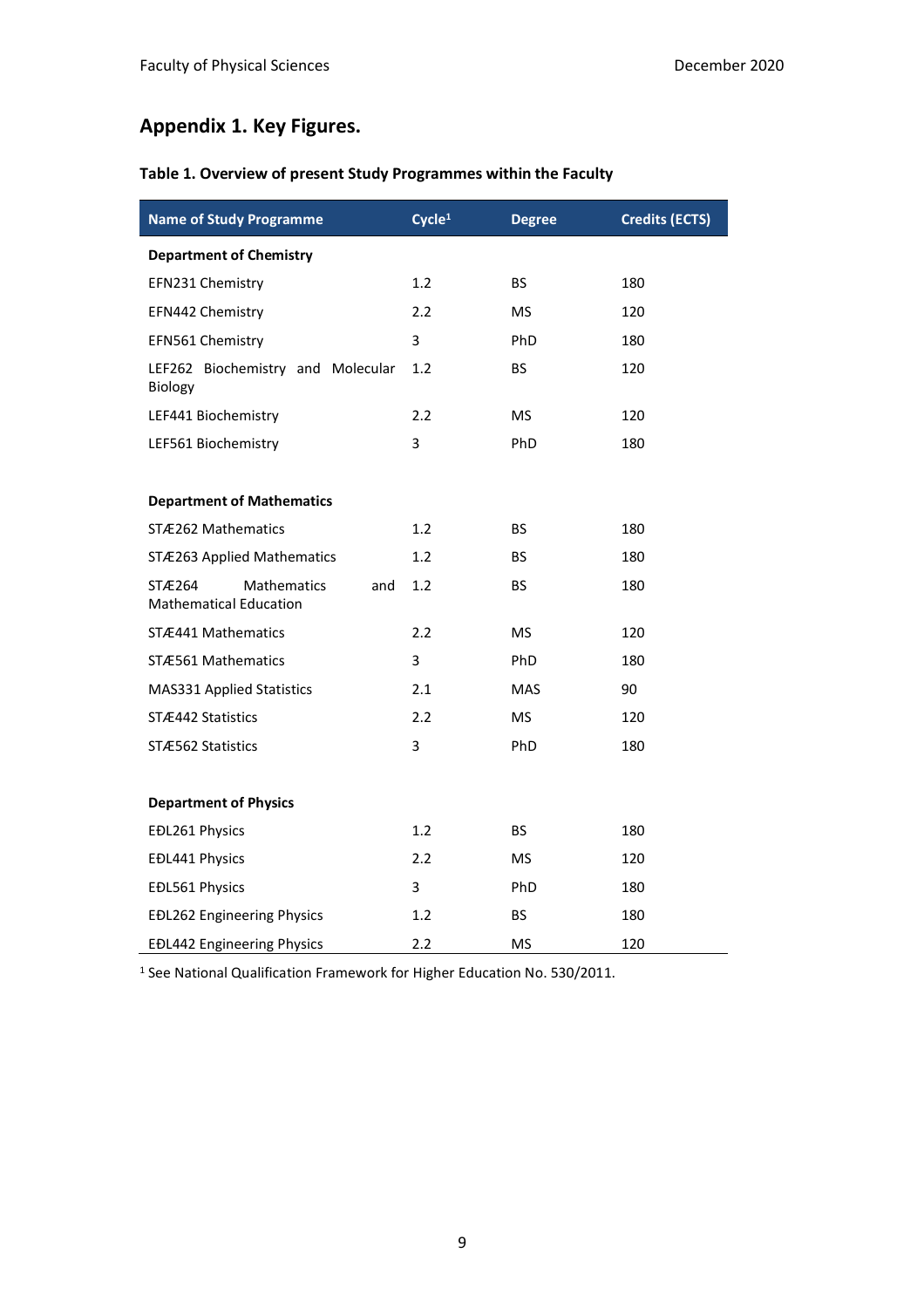|                             | Male           |            | Female |      | <b>Total</b> |            |
|-----------------------------|----------------|------------|--------|------|--------------|------------|
|                             | No.            | <b>FTE</b> | No.    | FTE. | No.          | <b>FTE</b> |
| Professors                  | 27             | 26.49      | 1      | 1.00 | 28           | 27.49      |
| Associate Professors        | $\mathfrak{p}$ | 2.00       | 2      | 2.00 | 4            | 4.00       |
| <b>Assistant Professors</b> | 4              | 3.50       | 0      | 0.00 | 4            | 3.50       |
| <b>Adjunct Lectures</b>     | $\mathbf{1}$   | 0.39       | 1      | 1.00 | 2            | 1.39       |
| Total                       | 34             | 32.38      | 4      | 4.00 | 38           | 36.38      |
| Sessional teachers          | 110            | 13.73      | 34     | 4.67 | 144          | 18.40      |

#### **Table 2. Faculty members as of 1 October 2019 and sessional teachers 2018, number (No.) and full time-equivalent (FTE).**

#### **Table 3. Total number of students, number of entrants, retention rate for first year, and completion rate (4 year mean 2015-2018) for the different programmes, see Table 1.**

| Programme     | No. of students          |                          |                           | No.<br>of<br>entrants <sup>3</sup> | Retention<br>rate        | No.<br>of<br>graduates   | Completion<br>rate <sup>4</sup> |
|---------------|--------------------------|--------------------------|---------------------------|------------------------------------|--------------------------|--------------------------|---------------------------------|
|               | Total no.                | Full time <sup>1</sup>   | Part<br>time <sup>2</sup> |                                    |                          |                          |                                 |
| EFN231        | 36                       | 18                       | 13                        | 10                                 | 60                       | 8                        | 76                              |
| <b>EFN442</b> | 8                        | 5                        | 3                         | $\mathbf 2$                        | 89                       | 3.5                      | 67                              |
| LEF262        | 105                      | 64                       | 26                        | 41                                 | 45                       | 16                       | 91                              |
| LEF441        | 1.5                      | $\mathbf 1$              | 0.5                       | $\mathbf 1$                        | 100                      | $\mathbf 1$              | 100                             |
| STÆ262        | 57                       | 29                       | 17                        | 14                                 | 76                       | 12                       | 79                              |
| STÆ263        | 35                       | 24                       | $10\,$                    | 14                                 | 80                       | $\overline{\mathbf{4}}$  | 100                             |
| STÆ265        | 6                        | $\overline{2}$           | $\overline{2}$            | 1.5                                | 83                       | 0.25                     |                                 |
| STÆ441        | 5                        | $\overline{2}$           | $\mathbf 2$               | $\mathbf 1$                        | $\overline{\phantom{a}}$ | 0.5                      | 100                             |
| MAS331        | 28                       | 5                        | 15                        | 10                                 | 37                       | $\overline{2}$           | 78                              |
| STÆ442        | $\pmb{4}$                | $\overline{2}$           | 1.5                       | $\overline{2}$                     | 83                       | $\mathbf{1}$             |                                 |
| EĐL261        | 40                       | 21                       | 14                        | 11                                 | 43                       | 8                        | 82                              |
| EĐL441        | $\pmb{4}$                | $\mathbf{1}$             | $\mathbf 1$               | $\mathbf 1$                        | 25                       | $\mathbf{1}$             | 75                              |
| <b>EĐL262</b> | 27                       | 17                       | 8                         | 9                                  | 64                       | 5                        | 96                              |
| <b>EĐL442</b> | $\overline{\phantom{a}}$ | $\overline{\phantom{a}}$ | $\overline{\phantom{0}}$  | $\overline{\phantom{a}}$           | $\overline{\phantom{a}}$ | $\overline{\phantom{a}}$ | $\overline{\phantom{a}}$        |
| EFN561        | 22                       | 22                       | $\overline{\phantom{0}}$  | 5                                  |                          | 3.5                      | 65                              |
| LEF561        | $\overline{2}$           | 1.5                      | $\overline{\phantom{0}}$  | 0.25                               |                          | 0.25                     |                                 |
| STÆ561        | $\mathbf 1$              | $\mathbf{1}$             | $\frac{1}{2}$             | 0.5                                |                          | $\pmb{0}$                |                                 |
| STÆ562        | $\overline{2}$           | $\overline{2}$           |                           | 0.5                                |                          | $\mathbf 1$              | 25                              |
| EĐL561        | 11                       | 11                       |                           | $\pmb{4}$                          |                          | $\overline{2}$           | 92                              |

<sup>1</sup>> 22.5 ECTS completed. For Ph.D. students > 1 ECTS completed.

<sup>2</sup> 1-22 ECTS completed.

<sup>3</sup> For all programmes except Ph.D., no. of students completing at least one examination in first term.

<sup>4</sup> 2-year rate for diploma, 4-year rate for B.A./B.S., 3-year rate for M.A./M.S., 5-year rate for Ph.D.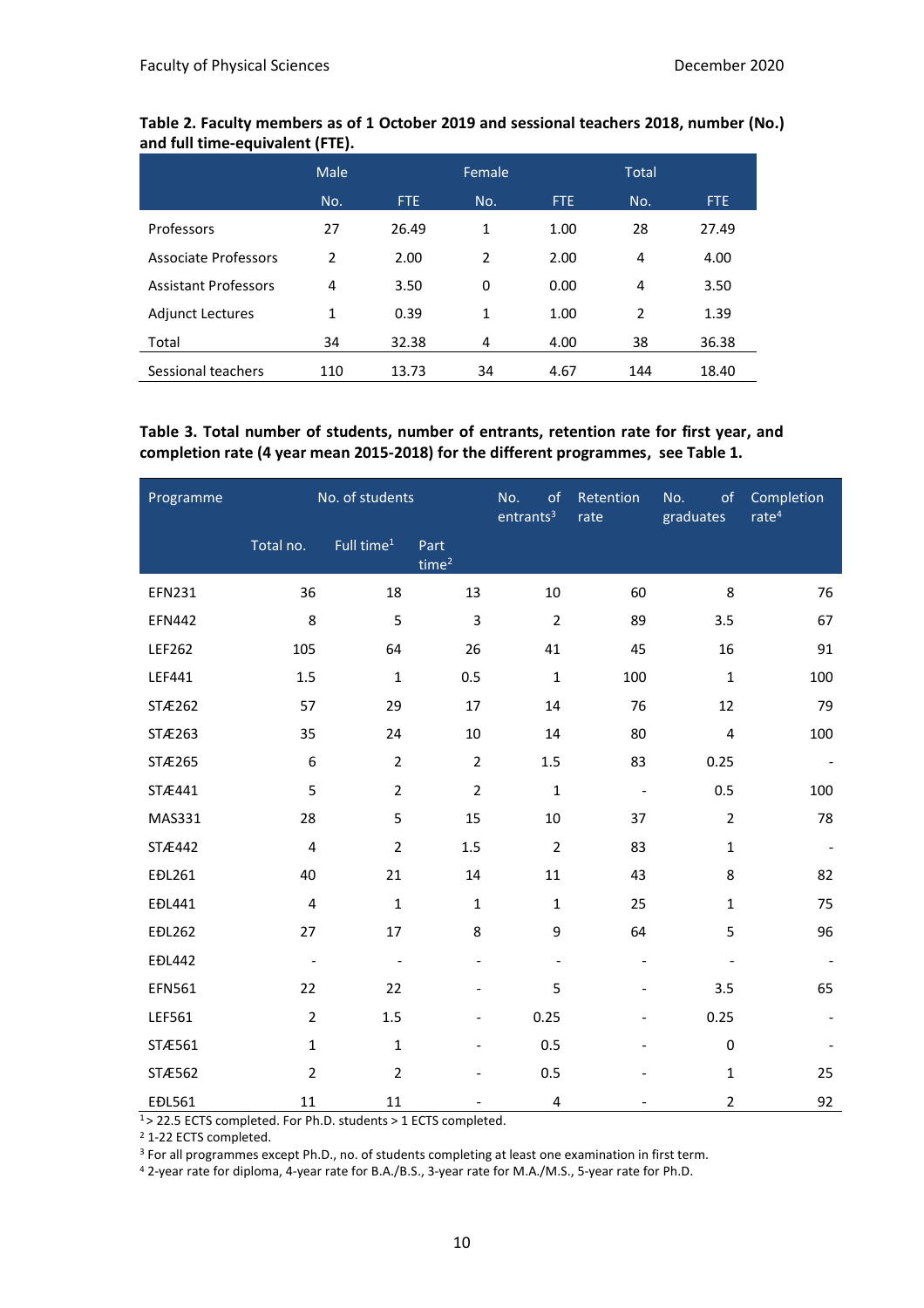**Table 4. Research output of Faculty members, based on the Evaluation System for the Public Universities in Iceland, expressed by mean total research points (A) and mean research points from peer-reviewed publications only (B) per FTE.**

|            | 2014 |      | 2015         |      |              | 2016 | 2017 |      | Mean         |      |
|------------|------|------|--------------|------|--------------|------|------|------|--------------|------|
|            | A    | B    | $\mathsf{A}$ | B.   | $\mathsf{A}$ | B.   | 'Ai  | 'B.  | $\mathsf{A}$ | B,   |
| Faculty    | 37.6 | 27.0 | 34.6         | 26.9 | 39.0         | 28.4 | 35.3 | 27.4 | 36.6         | 27.4 |
| School     | 43.4 | 32.4 | 39.0         | 29.7 | 39.1         | 27.5 | 39.2 | 30.9 | 40.2         | 30.1 |
| University | 37.8 | 24.7 | 37.1         | 25.1 | 34.8         | 22.8 | 37.8 | 26.4 | 36.9         | 24.8 |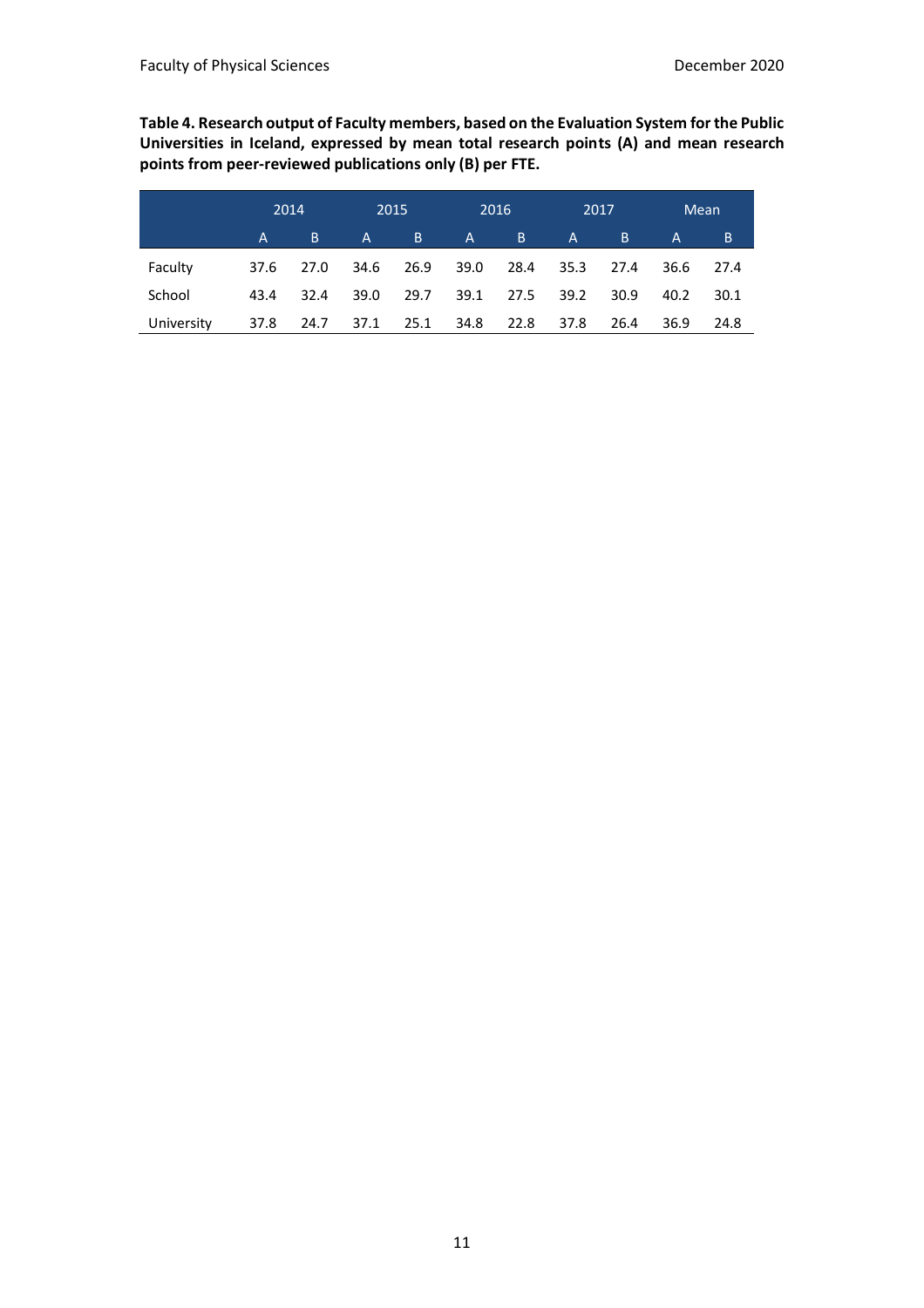# **Appendix 2. Action Plan for Teaching and Learning and Management of Research in QEF2.**

| <b>Actions</b> | <b>Deliverable</b> | Deadlines Responsible |
|----------------|--------------------|-----------------------|
|                |                    | party                 |

#### **1. FACULTY LEVEL**

| Ch. 1.2        | <b>Faculty Characteristics</b>                                                                                                                                              |                                                                                                                                                                                                                                                                                                                              |             |                                                                                       |
|----------------|-----------------------------------------------------------------------------------------------------------------------------------------------------------------------------|------------------------------------------------------------------------------------------------------------------------------------------------------------------------------------------------------------------------------------------------------------------------------------------------------------------------------|-------------|---------------------------------------------------------------------------------------|
| $\mathbf{1}$   | Seek<br>have<br>the<br>to<br>administrative support to<br>the Faculty from the<br>Institute<br>School<br><b>VS</b><br>formalized in a more rigid<br>way.                    | Contractual<br>agreement between<br>the Institute and the<br>School.                                                                                                                                                                                                                                                         | Mid 2021    | <b>Head of Faculty</b>                                                                |
| 2              | formal frame<br>Put a<br>around the information<br>flow from the board of<br>the School and the Board<br>of the Faculty                                                     | A<br>published<br>document on how<br>and to what extend<br>the Board of the<br>Faculty<br>communicates<br>its<br>decisions<br>and<br>the<br>reasoning to<br>faculty<br>assembly<br>including<br>the<br>procedure for the<br>Head of faculty to<br>discussions<br>report<br>and reasoning from<br>the Board of the<br>School. | Mid 2021    | Head of Faculty                                                                       |
| 3              | Analyse the roots of the<br>gender imbalance of the<br>academic staff of the<br>Faculty                                                                                     | A report summarising<br>the findings of the<br>analysis<br>and<br>preferably a clear<br>Faculty policy<br>to<br>address the current<br>gender imbalance.                                                                                                                                                                     | End of 2021 | of<br>Head<br>Faculty<br>together with the HR<br>department of SENS                   |
| Ch. 1.4        | <b>Student Support</b>                                                                                                                                                      |                                                                                                                                                                                                                                                                                                                              |             |                                                                                       |
| $\mathbf{1}$   | Availability of<br>course<br>material on-line should<br>be reviewed and<br>reasoning for why or why<br>should<br>be<br>not<br>communicated to<br>the<br>respective students | Improved access to<br>learning material and<br>or better<br>of<br>communication<br>information<br>to<br>students.                                                                                                                                                                                                            | On-going    | Department Chairs<br>individual<br>and<br>teachers                                    |
| $\overline{2}$ | A work group should be<br>established to analyse<br>possibilities to lessen the<br>workload in the practical                                                                | Report<br>with<br>for<br>proposals<br>possible paths.                                                                                                                                                                                                                                                                        | End of 2021 | Chairs<br>of<br>the<br>departments<br>of<br>Chemistry<br>and<br>Physics,<br>appointed |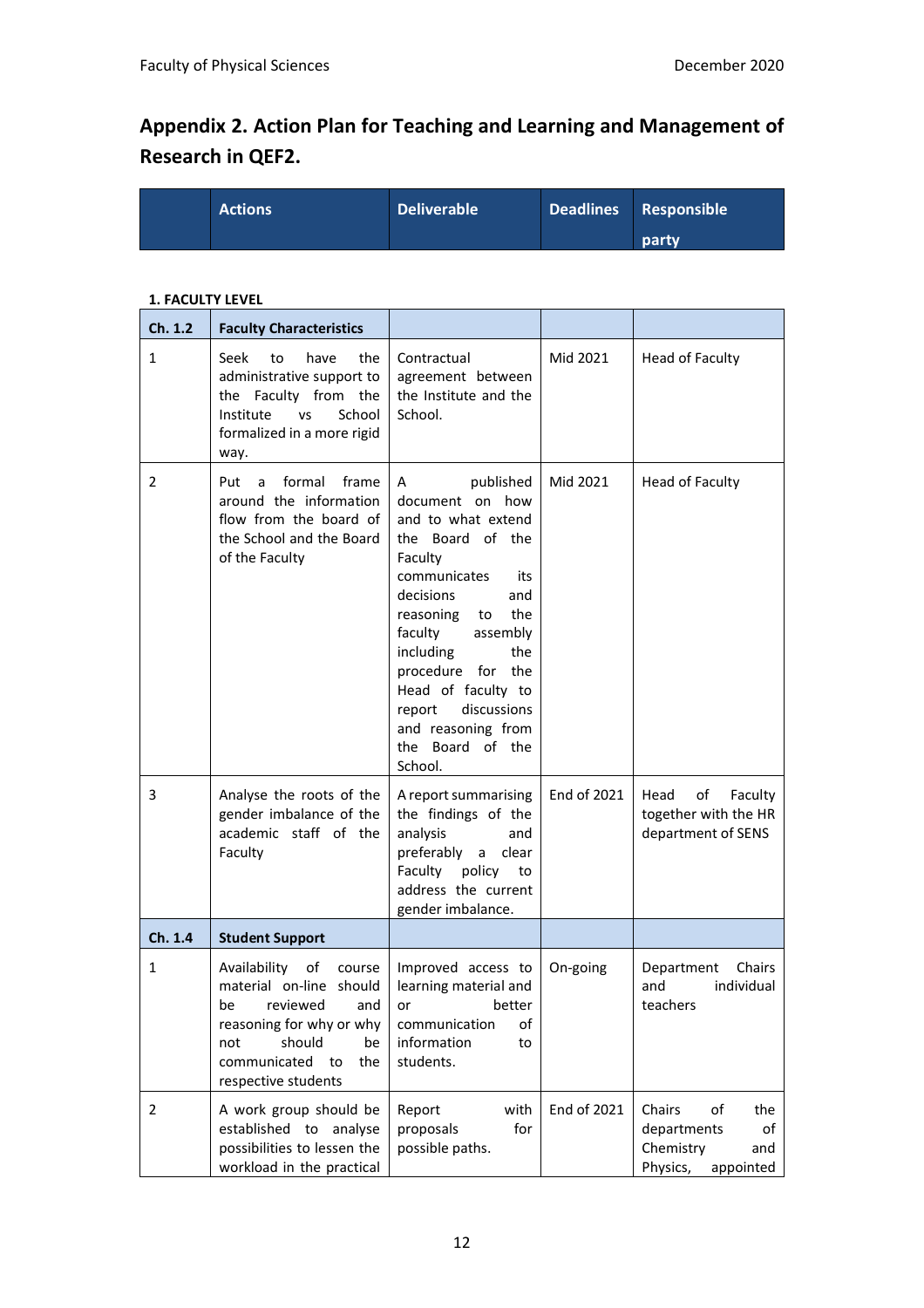|                | classes without reducing<br>their didactic value.                                                                                                           |                                                                                           |          | teachers<br>and<br>students.                                                                    |
|----------------|-------------------------------------------------------------------------------------------------------------------------------------------------------------|-------------------------------------------------------------------------------------------|----------|-------------------------------------------------------------------------------------------------|
| 3              | A critical review of the<br>curriculum in Engineering<br>Physics should be carried<br>out.                                                                  | A critical review and a<br>revised curriculum if<br>deemed beneficiary.                   | Mid 2021 | Chair<br>of<br>the<br>department<br>of<br>Physics,<br>appointed<br>teachers<br>and<br>students. |
| 4              | All possibilities should be<br>explored for the Faculty<br>to be able to provide their<br>students<br>with<br>more<br>reading<br>appropriate<br>facilities. | Allocation<br>οf<br>appropriate reading<br>facilities<br>the<br>to<br>Faculty's students. | End 2021 | Head of Faculty and<br>an appointed work<br>group of teachers<br>and students.                  |
| 5              | establish<br>Seek<br>to<br>scheduled<br>support<br>classes in mathematics.                                                                                  | Scheduled<br>support<br>classes<br>in<br>mathematics.                                     | End 2021 | Chair<br>Ωf<br>the<br>Department<br>οf<br>Mathematics.                                          |
| 6              | <b>Establish</b><br>weekly<br>scheduled<br>interview<br>hours where teachers are<br>available to students.                                                  | Weekly<br>scheduled<br>interview<br>hours<br>where teachers are<br>available to students. | End 2021 | Head of Faculty with<br>Chairs<br>the<br>οf<br>individual Faculties.                            |
| $\overline{7}$ | A critical review of the<br>curriculum in Financial<br>mathematics should be<br>carried out.                                                                | A critical review and a<br>revised curriculum if<br>deemed beneficiary                    | End 2021 | of<br>Chair<br>the<br>οf<br>Department<br>Mathematics,<br>appointed teachers<br>and students    |

#### **2. DEFPARTMENTS AND STUDY PROGRAMMES**

#### **DEPARTMENT OF CHEMISTRY**

#### **2.1 EFN231 Chemistry (BS 180 ECTS)**

| Ch.<br>2.1.2  | <b>Teaching and Learning</b>                                                                                                                                                                                       |                                                                                                                                                                                                            |                                         |                                                                                                                                                              |
|---------------|--------------------------------------------------------------------------------------------------------------------------------------------------------------------------------------------------------------------|------------------------------------------------------------------------------------------------------------------------------------------------------------------------------------------------------------|-----------------------------------------|--------------------------------------------------------------------------------------------------------------------------------------------------------------|
| $\mathbf{1}$  | All learning outcomes as<br>presented for individual<br>study programmes and<br>courses published in the<br>Faculty's<br>course<br>catalogue<br>be<br>must<br>reviewed and re-defined<br>and revised as necessary. | Updated<br>Learning<br>outcomes.                                                                                                                                                                           | On-going,<br>First round<br>end of 2021 | Chair<br>οf<br>the<br>Chemistry<br>Departments,<br>Individual<br>teachers<br>the<br>student<br>and<br>service unit at SENS                                   |
| $\mathcal{P}$ | curricular<br>mapping<br>A<br>(hrísltafla) should<br>be<br>carried out for all study<br>programmes, with the<br>focus on coordination of<br>learning outcomes across<br>study<br>and<br>courses<br>programmes.     | Better<br>overall<br>consistency for all<br>programmes.<br>Document describing<br>the result of the<br>curricular<br>mapping<br>and how different<br>courses contribute to<br>Learning<br>the<br>outcomes. | On-going,<br>First round<br>end of 2022 | Chair<br>οf<br>the<br>Chemistry Individual<br>teachers, students<br>from the respective<br>study programmes<br>the<br>student<br>and<br>service unit at SENS |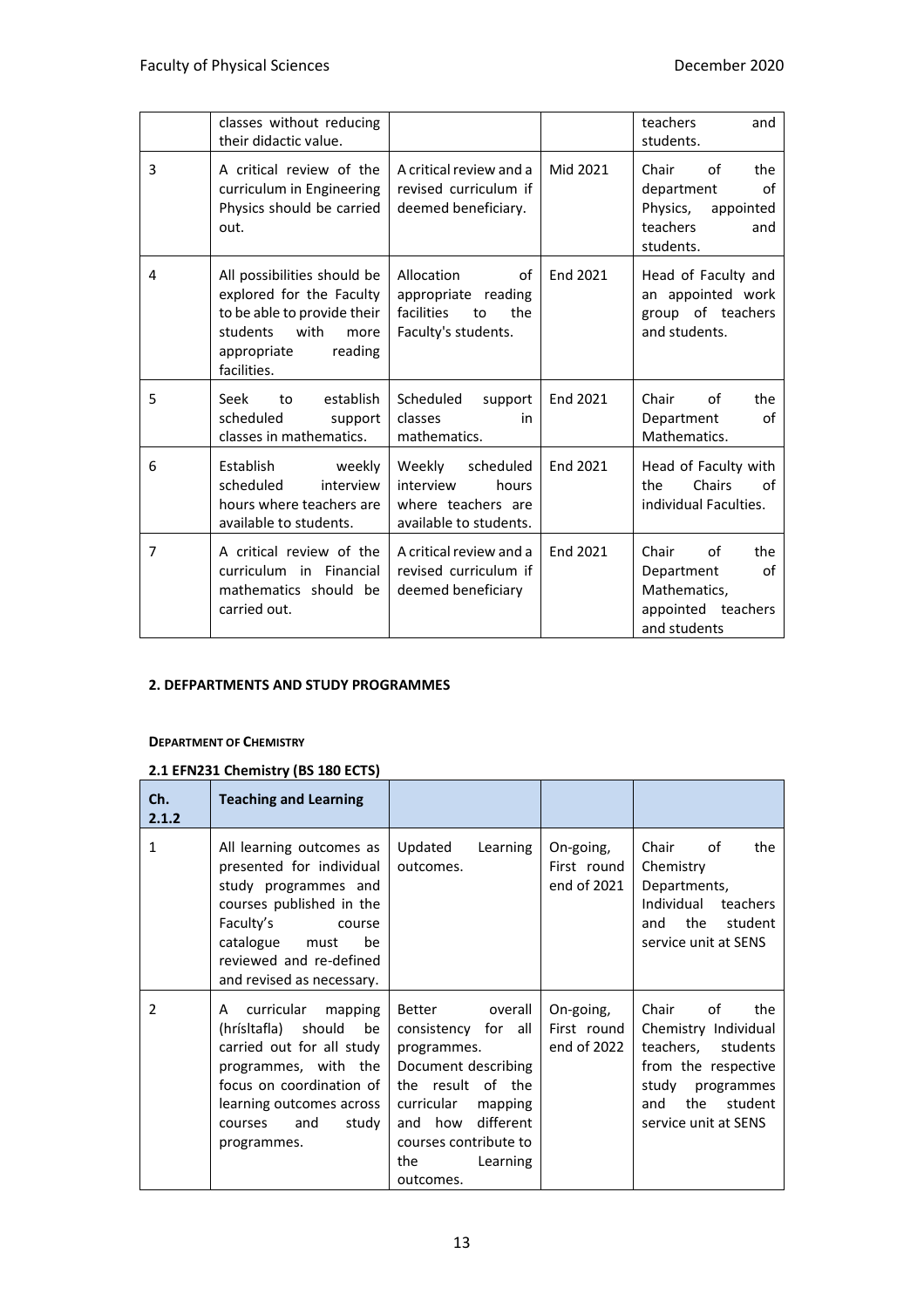| 3 | A system must be put in<br>place<br>to<br>for<br>assure<br>of<br>regular<br>revision<br>learning outcomes<br>for<br>individual<br>study<br>and<br>programmes<br>courses, the reflection of<br>these revisions in the<br>respective<br>curricular<br>maps and review of these<br>at the Faculty level. | Better<br>overall<br>consistency for all<br>programmes                                                                                      | On-going,<br>First round<br>end of 2021 | Chair<br>the<br>of<br>Chemistry.                                                                               |
|---|-------------------------------------------------------------------------------------------------------------------------------------------------------------------------------------------------------------------------------------------------------------------------------------------------------|---------------------------------------------------------------------------------------------------------------------------------------------|-----------------------------------------|----------------------------------------------------------------------------------------------------------------|
| 4 | Teaching approaches and<br>the general management<br>of large first year courses<br>that gather students from<br>other Faculties should be<br>reviewed together with<br>representatives from the<br>respective Faculties.                                                                             | Document describing<br>different<br>how<br>courses contribute to<br>the<br>Learning<br>outcomes in study<br>programs at other<br>faculties. | End of 2022                             | Chairs<br>of<br>the<br>Chemistry<br>Department<br>and<br>teachers responsible<br>for the respective<br>courses |

#### **2.2 LEF262 Biochemistry and Molecular Biology (BS 120 ECTS)**

| Ch.<br>2.2.2 | <b>Teaching and Learning</b>                                                                                                                                                                                         |                                                                                                                                                                                                                   |                                                |                                                                                                                                                |
|--------------|----------------------------------------------------------------------------------------------------------------------------------------------------------------------------------------------------------------------|-------------------------------------------------------------------------------------------------------------------------------------------------------------------------------------------------------------------|------------------------------------------------|------------------------------------------------------------------------------------------------------------------------------------------------|
| $\mathbf{1}$ | All learning outcomes as<br>presented for individual<br>study programmes and<br>courses published in the<br>Faculty's<br>course<br>catalogue<br>be<br>must<br>reviewed and re-defined<br>and revised as necessary.   | Updated<br>Learning<br>outcomes.                                                                                                                                                                                  | On-going,<br>First round<br>end of 2021        | Chair of the BMB<br>Departments,<br>Individual<br>teachers<br>the<br>student<br>and<br>service unit at SENS                                    |
| 2            | curricular<br>mapping<br>A<br>(hrísltafla)<br>should<br>be<br>carried out for all study<br>programmes, with the<br>focus on coordination of<br>learning outcomes across<br>and<br>study<br>courses<br>programmes.    | <b>Better</b><br>overall<br>consistency for all<br>programmes.<br>Document describing<br>the result of the<br>curricular<br>mapping<br>and how different<br>courses contribute to<br>Learning<br>the<br>outcomes. | On-going,<br>First round<br>end of 2022        | Chair of the BMB<br>Individual teachers,<br>students from the<br>respective<br>study<br>programmes and the<br>student service unit<br>at SENS. |
| 3            | A system must be put in<br>place<br>to<br>assure<br>for<br>regular<br>revision<br>of<br>learning outcomes<br>for<br>individual<br>study<br>and<br>programmes<br>courses, the reflection of<br>these revisions in the | <b>Better</b><br>overall<br>consistency for all<br>programmes.                                                                                                                                                    | On-going,<br>First round<br>of<br>end<br>2021. | Chair<br>Ωf<br>the<br>Chemistry.                                                                                                               |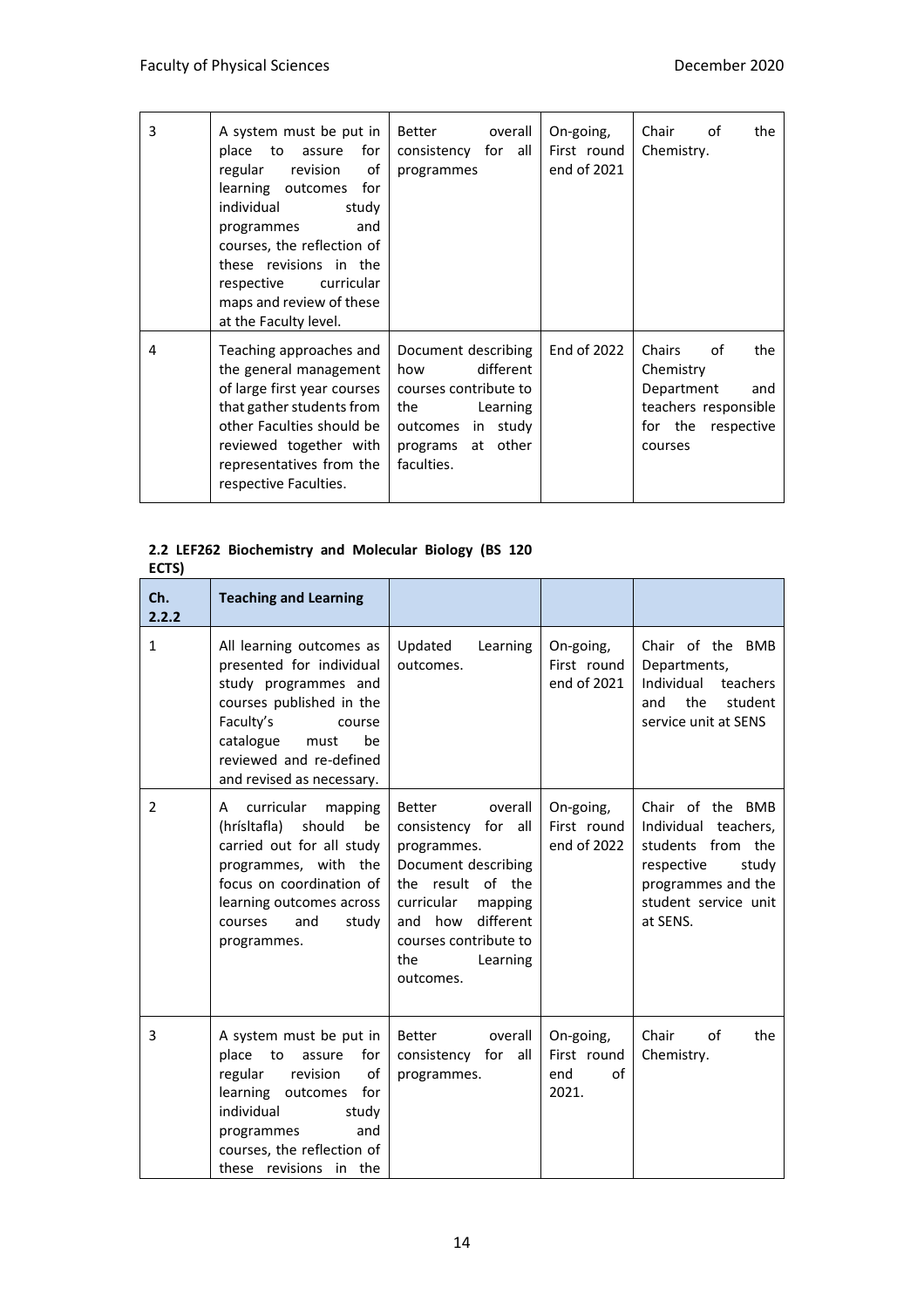|   | respective curricular<br>maps and review of these<br>at the Faculty level.                                                                                                                                                                      |                                                                                                                                                   |                    |                                                                                                 |
|---|-------------------------------------------------------------------------------------------------------------------------------------------------------------------------------------------------------------------------------------------------|---------------------------------------------------------------------------------------------------------------------------------------------------|--------------------|-------------------------------------------------------------------------------------------------|
| 4 | Teaching approaches and<br>the general management<br>of large first year courses<br>involve<br>students<br>that<br>other Faculties<br>from<br>should<br>reviewed<br>be<br>together<br>with<br>representatives from the<br>respective Faculties. | Document describing<br>different<br>how<br>courses contribute to<br>the<br>Learning<br>outcomes<br>in<br>studv<br>programs at other<br>faculties. | End<br>of<br>2022. | Chairs of the BMB<br>Department<br>and<br>teachers responsible<br>for the respective<br>courses |

#### **DEPARTMENT OF MATHEMATICS**

#### **2.3 STÆ262 Mathematics (BS 180 ECTS), STÆ263, Applied Mathematics (BS 180 ECTS) and STÆ264, Mathematics and Mathematical Education (BS 180 ECTS)**

| Ch.<br>2.3.2 | <b>Teaching and Learning</b>                                                                                                                                                                                                                                                                          |                                                                                                                                                                                                                      |                                         |                                                                                                                                                                                     |
|--------------|-------------------------------------------------------------------------------------------------------------------------------------------------------------------------------------------------------------------------------------------------------------------------------------------------------|----------------------------------------------------------------------------------------------------------------------------------------------------------------------------------------------------------------------|-----------------------------------------|-------------------------------------------------------------------------------------------------------------------------------------------------------------------------------------|
| 1            | All learning outcomes as<br>presented for individual<br>study programmes and<br>courses published in the<br>Faculty's<br>course<br>catalogue<br>be<br>must<br>reviewed and re-defined<br>and revised as necessary.                                                                                    | Updated<br>Learning<br>outcomes.                                                                                                                                                                                     | On-going,<br>First round<br>end of 2021 | the<br>Chair<br>of<br><b>Mathematics</b><br>Departments,<br>Individual<br>teachers<br>the<br>and<br>student<br>service unit at SENS                                                 |
| 2            | curricular<br>A<br>mapping<br>(hrísltafla)<br>should<br>be<br>carried out for all study<br>programmes, with the<br>focus on coordination of<br>learning outcomes across<br>courses<br>and<br>study<br>programmes.                                                                                     | <b>Better</b><br>overall<br>consistency for all<br>programmes.<br>Document describing<br>the result of the<br>curricular<br>mapping<br>different<br>and how<br>courses contribute to<br>the<br>Learning<br>outcomes. | On-going,<br>First round<br>end of 2022 | Chair<br>of<br>the<br><b>Mathematics</b><br>Department<br>Individual teachers,<br>students from the<br>study<br>respective<br>programmes and the<br>student service unit<br>at SENS |
| 3            | A system must be put in<br>place<br>to<br>assure<br>for<br>of<br>regular<br>revision<br>learning outcomes<br>for<br>individual<br>study<br>and<br>programmes<br>courses, the reflection of<br>these revisions in the<br>respective<br>curricular<br>maps and review of these<br>at the Faculty level. | Better<br>overall<br>all<br>consistency<br>for<br>programmes                                                                                                                                                         | On-going,<br>First round<br>end of 2021 | the<br>Chair<br>οf<br><b>Mathematics</b><br>Department.                                                                                                                             |
| 4            | Teaching approaches and<br>the general management<br>of large first year courses<br>involve<br>that<br>students<br>other<br><b>Faculties</b><br>from                                                                                                                                                  | Document describing<br>different<br>how<br>courses contribute to<br>the<br>Learning<br>in study<br>outcomes                                                                                                          | οf<br>End<br>2022.                      | the<br>Chair<br>οf<br><b>Mathematics</b><br>Department<br>and<br>teachers responsible                                                                                               |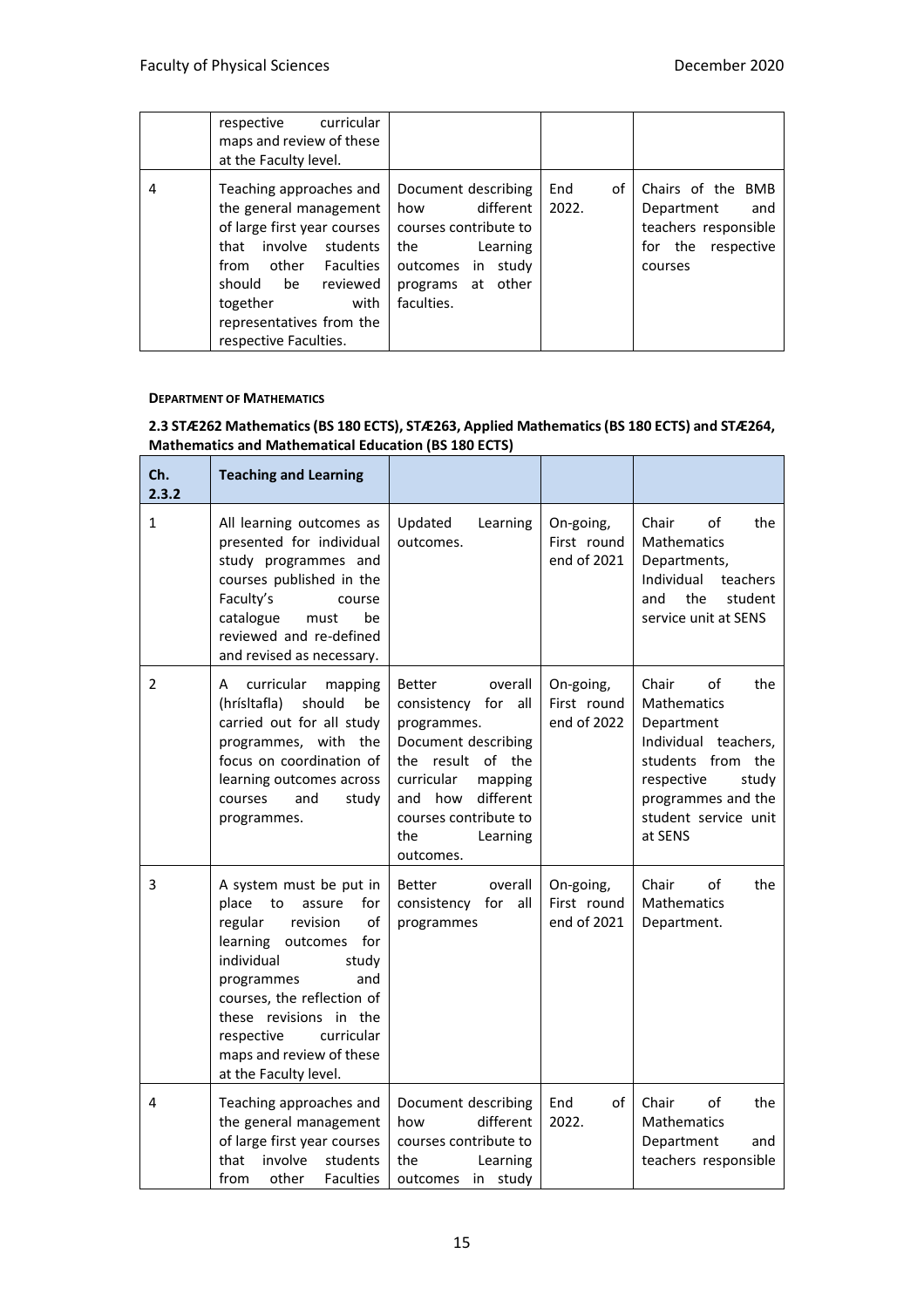| should                | be |                          | reviewed   programs at other |  |         | for the respective |
|-----------------------|----|--------------------------|------------------------------|--|---------|--------------------|
| together              |    |                          | with I faculties.            |  | courses |                    |
|                       |    | representatives from the |                              |  |         |                    |
| respective Faculties. |    |                          |                              |  |         |                    |

#### **DEPARTMENT OF PHYSICS**

#### **2.4 EÐL261 Physics (BS 180 ECTS)**

| Ch.<br>2.4.2   | <b>Teaching and Learning</b>                                                                                                                                                                                                                                                                          |                                                                                                                                                                                                                      |                                         |                                                                                                                                                                  |
|----------------|-------------------------------------------------------------------------------------------------------------------------------------------------------------------------------------------------------------------------------------------------------------------------------------------------------|----------------------------------------------------------------------------------------------------------------------------------------------------------------------------------------------------------------------|-----------------------------------------|------------------------------------------------------------------------------------------------------------------------------------------------------------------|
| $\mathbf{1}$   | All learning outcomes as<br>presented for individual<br>study programmes and<br>courses published in the<br>Faculty's<br>course<br>catalogue<br>must<br>be<br>reviewed and re-defined<br>and revised as necessary.                                                                                    | Updated<br>Learning<br>outcomes.                                                                                                                                                                                     | On-going,<br>First round<br>end of 2021 | Chair of the Physics<br>Department,<br>Individual<br>teachers<br>and<br>the<br>student<br>service unit at SENS                                                   |
| $\overline{2}$ | curricular<br>A<br>mapping<br>(hrísltafla)<br>should<br>be<br>carried out for all study<br>programmes, with the<br>focus on coordination of<br>learning outcomes across<br>and<br>courses<br>study<br>programmes.                                                                                     | <b>Better</b><br>overall<br>consistency for all<br>programmes.<br>Document describing<br>the result of the<br>curricular<br>mapping<br>different<br>and how<br>courses contribute to<br>the<br>Learning<br>outcomes. | On-going,<br>First round<br>end of 2022 | Chair of the Physics<br>Department,<br>Individual teachers,<br>students from the<br>respective<br>study<br>programmes and the<br>student service unit<br>at SENS |
| 3              | A system must be put in<br>place<br>to<br>assure<br>for<br>of<br>regular<br>revision<br>learning outcomes<br>for<br>individual<br>study<br>programmes<br>and<br>courses, the reflection of<br>these revisions in the<br>respective<br>curricular<br>maps and review of these<br>at the Faculty level. | <b>Better</b><br>overall<br>all<br>consistency for<br>programmes                                                                                                                                                     | On-going,<br>First round<br>end of 2021 | Chair of the Physics<br>Department                                                                                                                               |
| 4              | Teaching approaches and<br>the general management<br>of large first year courses<br>that<br>involve<br>students<br>other<br>from<br><b>Faculties</b><br>should<br>be<br>reviewed<br>together<br>with<br>representatives from the<br>respective Faculties.                                             | Document describing<br>different<br>how<br>courses contribute to<br>the<br>Learning<br>in study<br>outcomes<br>other<br>programs<br>at<br>faculties.                                                                 | End<br>of<br>2022.                      | Chairs of the Physics<br>Department<br>and<br>teachers responsible<br>for the respective<br>courses                                                              |

#### **2.5 EÐL262 Engineering Physics (BS 180 ECTS)**

| Ch.   | <b>Teaching and Learning</b> |  |  |
|-------|------------------------------|--|--|
| 2.5.2 |                              |  |  |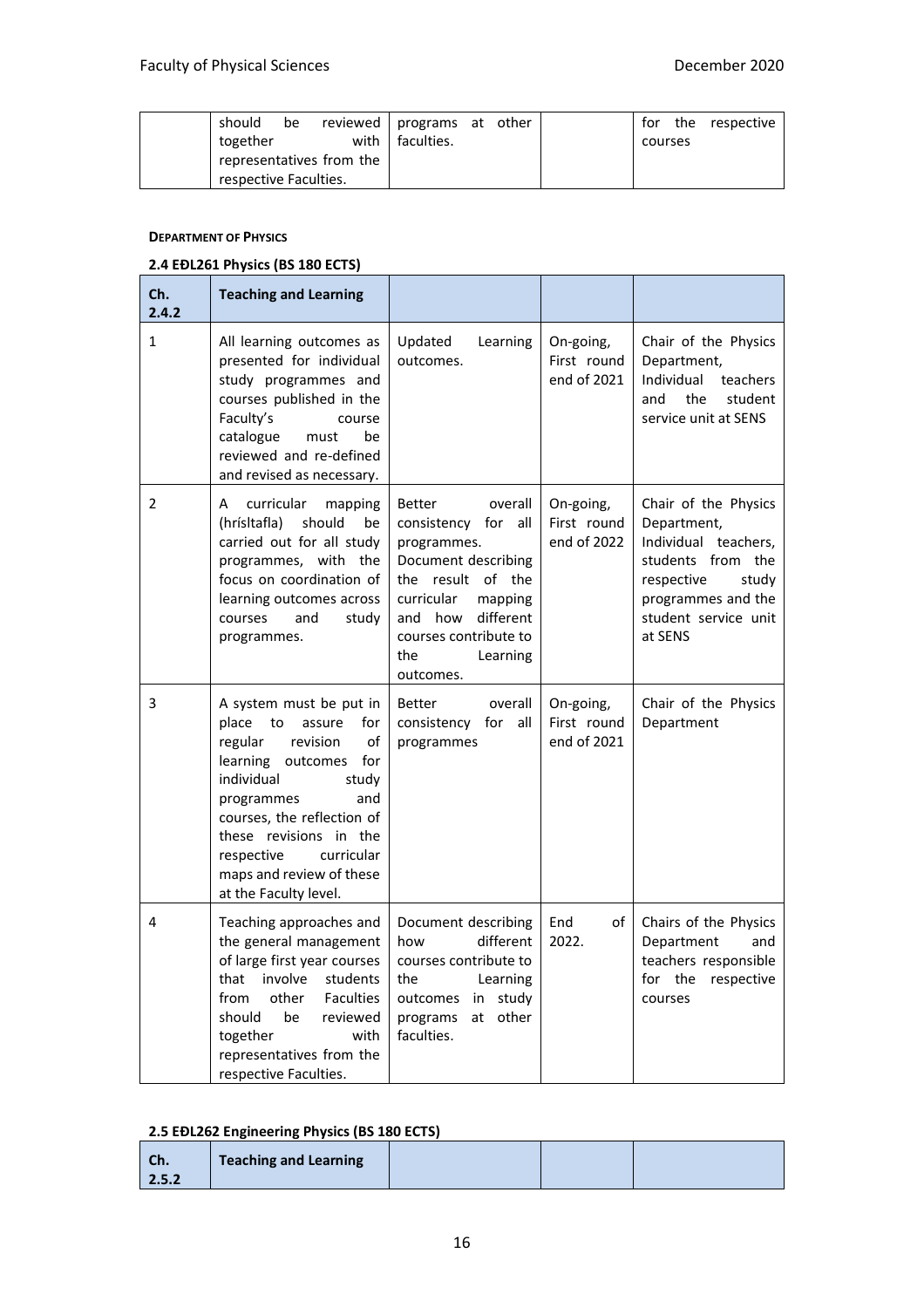| $\mathbf{1}$ | All learning outcomes as<br>presented for individual<br>study programmes and<br>courses published in the<br>Faculty's<br>course<br>catalogue<br>must<br>be<br>reviewed and re-defined<br>and revised as necessary.                                                                                    | Updated<br>Learning<br>outcomes.                                                                                                                                                                                          | On-going,<br>First round<br>end of 2021 | Chair of the Physics<br>Departments,<br>Individual<br>teachers<br>and<br>the<br>student<br>service unit at SENS                                                 |
|--------------|-------------------------------------------------------------------------------------------------------------------------------------------------------------------------------------------------------------------------------------------------------------------------------------------------------|---------------------------------------------------------------------------------------------------------------------------------------------------------------------------------------------------------------------------|-----------------------------------------|-----------------------------------------------------------------------------------------------------------------------------------------------------------------|
| 2            | curricular<br>mapping<br>A<br>(hrísltafla)<br>should<br>be<br>carried out for all study<br>programmes, with the<br>focus on coordination of<br>learning outcomes across<br>courses<br>and<br>study<br>programmes.                                                                                     | <b>Better</b><br>overall<br>of<br>consistency<br>all<br>programmes.<br>Document describing<br>the result of the<br>curricular<br>mapping<br>different<br>and how<br>courses contribute to<br>the<br>Learning<br>outcomes. | On-going,<br>First round<br>end of 2022 | Chair of the Physics<br>Department<br>Individual teachers,<br>students from the<br>respective<br>study<br>programmes and the<br>student service unit<br>at SENS |
| 3            | A system must be put in<br>place<br>assure<br>to<br>for<br>regular<br>revision<br>of<br>for<br>learning outcomes<br>individual<br>study<br>and<br>programmes<br>courses, the reflection of<br>these revisions in the<br>respective<br>curricular<br>maps and review of these<br>at the Faculty level. | <b>Better</b><br>overall<br>consistency for<br>all<br>programmes                                                                                                                                                          | On-going,<br>First round<br>end of 2021 | Chair of the Physics<br>Department.                                                                                                                             |
| 4            | Teaching approaches and<br>the general management<br>of large first year courses<br>that<br>involve<br>students<br>other<br><b>Faculties</b><br>from<br>should<br>be<br>reviewed<br>together<br>with<br>representatives from the<br>respective Faculties.                                             | Document describing<br>different<br>how<br>courses contribute to<br>the<br>Learning<br>outcomes in<br>study<br>other<br>programs<br>at<br>faculties.                                                                      | End<br>of<br>2022.                      | Chair of the Physics<br>Department<br>and<br>teachers responsible<br>for the<br>respective<br>courses                                                           |

#### **2.7 The PhD programmes**

| Ch.<br>2.7.2 | <b>Teaching and Learning</b>                                                 |                                                                 |           |                                                              |
|--------------|------------------------------------------------------------------------------|-----------------------------------------------------------------|-----------|--------------------------------------------------------------|
|              | <b>Enter Learning Outcomes</b><br>the<br>into<br>course<br>catalogue.        | Learning<br>Outcomes<br>the<br>to<br>course<br>in.<br>catalogue | Jan. 2021 | Head of Faculty                                              |
|              | Improve the status of PhD<br>milestones<br>progression<br>within the Faculty | Better<br>statistics on<br>milestone<br>the<br>completion.      | On-going  | Head of Faculty with<br>the Graduate study<br>office of SENS |